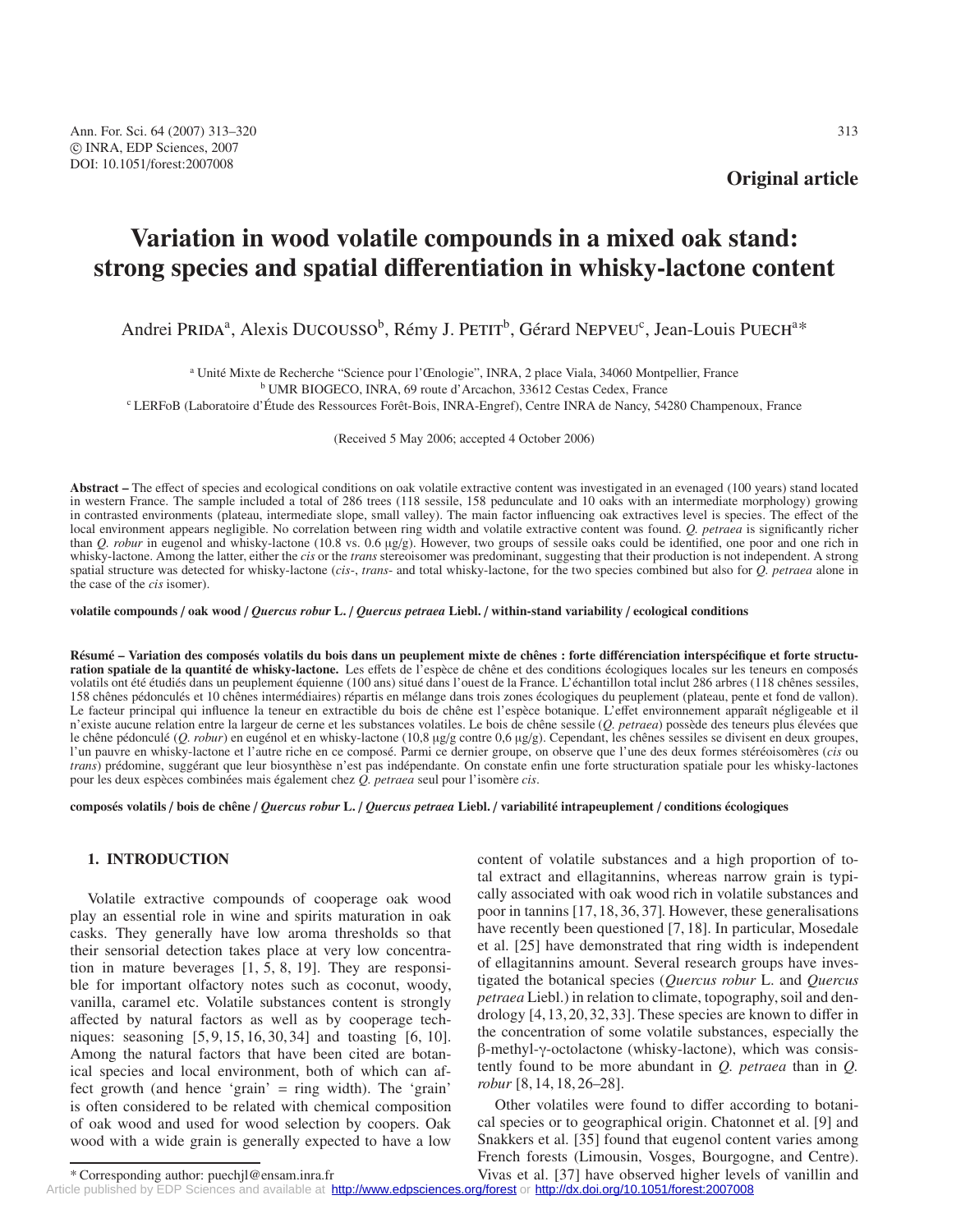

**Figure 1.** Sampling of wood for the chemical analyses.

lower levels of whisky-lactone and eugenol for eastern European woods of both species in comparison with French oaks of the same species. Doussot [15], on the basis of a large sample of oaks from French and Spanish forests, concludes that both environment and botanical species determines volatile extractive content in oak wood.

In such research the high natural variability of volatiles in oak wood within and between individual trees must be taken into consideration. Moreover, experimental practices such as sampling, storage and preparation could affect analytical results and compromise the study. It is therefore necessary to use a large sample set as well as similar sampling procedures and experimental conditions.

The aim of the current study is to clarify the influence of botanical species, ring width and local environment on the composition in volatile compounds of oak heartwood. The studied population is an evenaged mixed oak stand. All constitutive trees were sampled; they are ∼100 years from seed and have grown under similar silvicultural conditions. The trees are distributed in three contrasted ecological zones (valley, hill and intermediary level), allowing a detailed investigation of both species and local environmental effects.

### **2. MATERIALS AND METHODS**

#### **2.1. Wood sampling**

The sampled stand (French Department Sarthe, La Petite Charnie State Forest, latitude: 48.08◦ N, longitude: 0.17◦ W) is located in the western part of France [2, 31]. The stand is included in a continuous forest of 700 ha, consisting mostly of naturally regenerated mixed stands of *Q. petraea* and *Q. robur*. The sampled stand covers approximately 5 ha with a total of 286 standing trees. It consists of three ecological zones: a small valley, a plateau and a regular intermediate slope. The plateau is covered by a well drained soil and composed of sand and slit. The small valley is characterized by humid clayish soil. There is a significant correlation between oak species distribution and soil type and elevation. The natural regeneration of this stand from seeds took place in 1899−1900, as assessed by ring counting. During the autumns 1998, 2000 and 2001 all the trees were cut. Thus all the trees under investigation were approximately of the same age (100 years). The species was identified using Factorial Discriminant Analysis on 34 leaf markers [2]. A total of 286 trees (118 *Q. petraea*, 158 *Q. robur* and 10 intermediate oaks) were used in this study. The species distribution between zones is as follows: *Q. robur* (plateau: 17, intermediate slope: 57, small valley 84 trees), *Q. petraea* (plateau: 52, intermediate slope: 62, small valley: 4 trees), intermediate oaks (plateau: 2, intermediate slope: 2, small valley: 6 trees).

For each oak tree a 10 cm thick disk was cut at 1.30 m. From this disk a 10 cm wide strip oriented North-South (from bark to bark) was extracted through sawing. Sapwood was excluded by relying on the colour of the wood sample. Final sampling was carried out by shaving two 10 cm zones of heartwood (approximately 35−40 rings) located on both sides of each diametric strip (Fig. 1). The wood shavings were mixed in order to obtain one powdered sample per tree, with linear dimensions equal or smaller than 0.5 mm. Newly felled trees were used and all the procedures were performed identically for all trees. Each sample consisted of the powder from an individual tree and all the samples were analysed separately. The aforementioned 10 cm zones were used for visual calculation of ring numbers, which were transformed afterwards in average ring width expressed in mm.

## **2.2. Chemical analyses**

The sawdust samples (10 g) were extracted in bulk with 100 mL of dichloromethane (pesticide analysis quality) for 18 h at room temperature under magnetic stirring. According to a preliminary test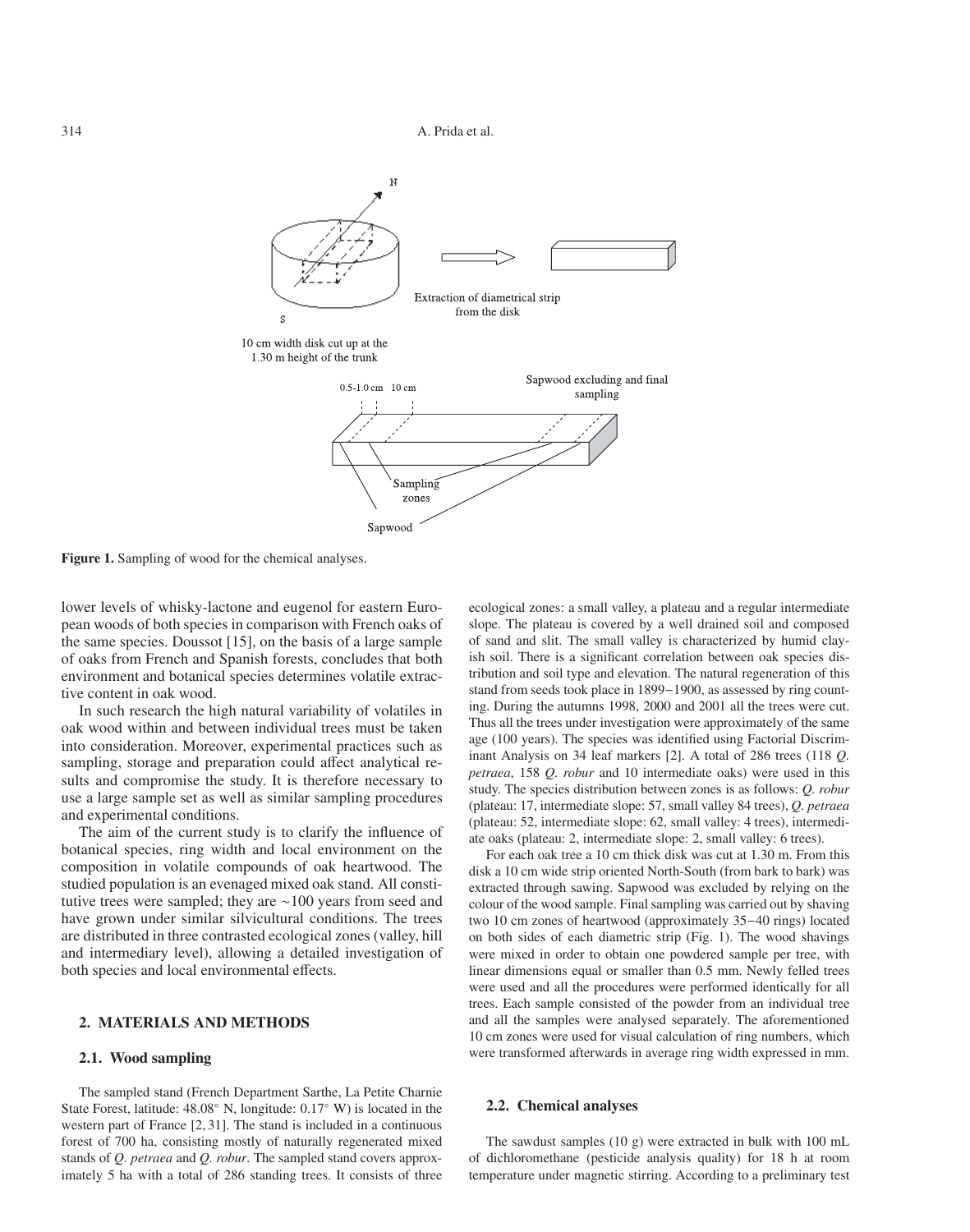such procedure results in the extraction of 85−100% of the studied compounds in liquid medium. These values are obtained by comparison of the amount of volatile substance extracted by aforementioned method and the sum of amounts extracted within three repeated 18-h extractions, that are considered exhaustive. After circa 50 times concentration of the extract under vacuum (concentration from about 100 mL to 1.5−2 mL of the sample volume), internal standard (4-nonanol solution in dichloromethane 1 mg/mL) was added to each sample to control the volume of the chromatographic injection.

The GC/MS process was carried out using equipment from Hewlett-Packard: HP 6890 Series GC System, HP 5973 Mass Selective Detector, GC AutoSampler Controller, Aglient 6890 Series Injector and controlled by HP ChemStation software (version A.03.00). Samples were chromatographed on a DB-WAX column (30 m  $\times$ 320  $\mu$ m, 0.5  $\mu$ m thickness). Temperature was held at 60 °C for 3 min and then increased per 4 ◦C a min until it reached 238 ◦C. The carrier gas was helium with a constant flow of 1ml/min. Injection volume – 1 µL. MS spectra were obtained at 70 eV, with the mass range scanned from 40 to 500 amu.

Identification was performed by mass-spectrometry using the Willey database and by co-chromatography with pure reference substances. Quantification was carried out by integration of characteristic ions peaks (whisky-lactone m/z = 99; 2-phenylethanol m/z = 91; pantolactone m/z = 71; eugenol m/z = 164; mevalonic lactone m/z = 71; vanillin m/z = 151; , syringaldehyde m/z = 182, coniferaldehyde  $m/z = 178$ ). The method was calibrated using triplicate injections of a series of external standards for each quantified substance. Reference substances for calibration were supplied by Sigma-Aldrich. All results were expressed in µg/g recalculated on oven-dry wood mass obtained by oven drying of sample at 105 ◦C for 4 h.

### **2.3. Data analyses**

#### *2.3.1. Comparisons across sets*

The traits investigated were the amounts of the nine principal oak volatile substances, total whisky-lactone and the proportion of *cis* whisky-lactone, as well as ring width. Several volatile compounds present either low concentration or much higher values across trees, resulting in non-normal distribution; log-transformation was not sufficient to normalise these distributions, so non-parametric tests were used throughout. We used SYSTAT 10.2 for most statistical analyses. First, species effects were investigated with a Kruskal-Wallis test, the nonparametric analogue to a one-way analysis of variance. For each species, differences between ecological zones were tested with the same procedure. In this case, the samples of intermediate morphology were excluded because of limited sample size (10 trees).

### *2.3.2. Correlation analysis*

To investigate relations between variables, Spearman rank-order correlation coefficients, which are based on the ranks of the data rather than on the actual values, were used.

#### *2.3.3. Spatial analysis*

We have used the SGS software [11]. The spatial structure of continuous quantitative traits can be analysed by applying a distance measure. The mean distance between all pairs of individuals belonging to a given distance class serves as the measure of spatial structure. The mean over all pairs provides the reference value indicating absence of spatial structure. Values below the reference show positive autocorrelation and those higher indicate negative spatial autocorrelation. The SGS program computes transformed values of each trait using the *z*-transformation. This transformation is necessary to avoid problems with changing scales among different traits [11, 12]. The aggregate size is determined when the distance curve intercepts the mean line.

## **3. RESULTS**

The values of volatile compounds content in oak wood obtained by chemical analysis were comparable with results obtained by other authors for European oak wood [28,29]. As in these papers, a high individual variability of wood extractives was observed. Nevertheless, some important new insights concerning their variation were obtained.

## **3.1. Species di**ff**erentiation**

For six of the nine volatile compounds, no significant difference between species was detected (Tab. I). However, higher amounts of eugenol and whisky-lactones (both *cis* and *trans* isomers) are present in *Q. petraea* than in *Q. robur*. The difference is especially marked for whisky-lactone, with *Q. petraea* having 20 times more *cis* whisky-lactone (6.90 vs. 0.34 µg/g of oven-dry wood) and 12 times more *trans* whisky-lactone (3.88 vs. 0.28 µg/g of oven-dry wood) than *Q. robur*. The proportion of *cis* whisky-lactone was also slightly but highly significantly higher in *Q. petraea* (0.66 vs. 0.58), which had also slightly larger ring width than *Q. robur* (2.83 vs. 2.52 mm). By contrast, for both species, no difference between ecological zones was identified for any of the trait (Tab. I).

Differences between whisky-lactone content between species were further analysed. The overall distribution in total whisky-lactone concentration is clearly bimodal (Fig. 2a), with a first peak at 0.2−0.3 µg/g of oven-dry wood (i.e., trace amounts), and a second one at 10−15 µg/g. The first peak corresponds to the vast majority of the *Q. robur* trees but also to a non-negligible proportion of trees identified as *Q. petraea*. Actually, the distribution of whisky-lactone concentration is bimodal in *Q. petraea* (Fig. 2b). As shown in Figure 3, the proportion of *cis* whisky-lactone is slightly higher than the proportion of *trans* whisky-lactone in both species. However, there is a difference among individuals regarding the proportion of the *cis* isomer: it is clearly bimodal in individuals that have high levels of whisky-lactone (i.e. mostly *Q. petraea*), contrary to what is found in individuals with only trace amounts of whisky-lactone (Fig. 3). In other words, oaks with high amounts of whisky-lactone are either clearly richer in the *cis* isomer (in ∼ 2/3 of the trees) or in *trans* isomer (∼ 1/3), whereas oaks withg only trace amounts of whiskylactone typically have balanced amounts of the two isomeres. Finally, trees with an intermediate morphology had generally low amounts of whisky-lactone (9 of 10; see Fig. 3).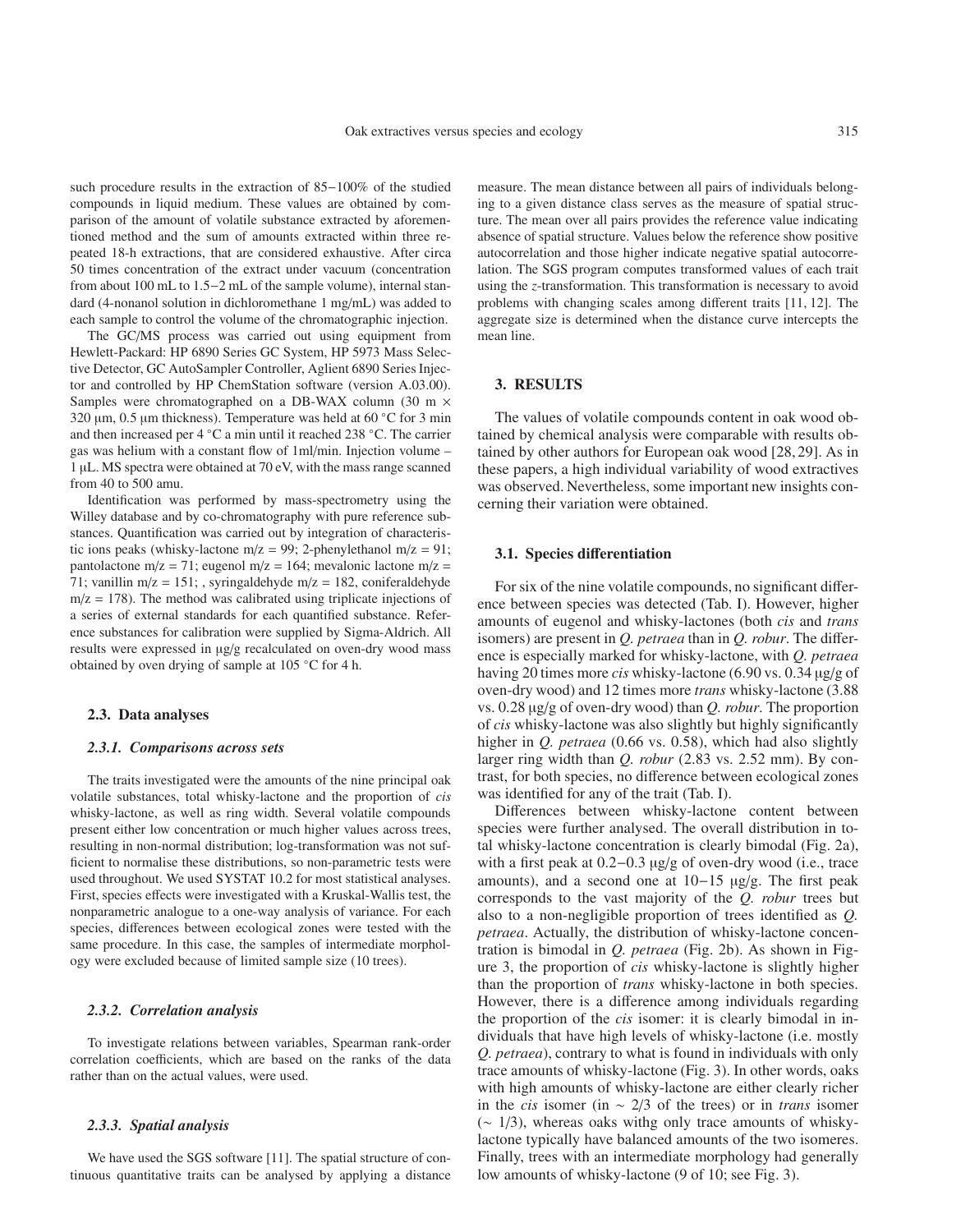#### 316 A. Prida et al.

|                      | Q. petraea                           | Q. robur                             |                | Test <sup>1</sup>                      |                                      |
|----------------------|--------------------------------------|--------------------------------------|----------------|----------------------------------------|--------------------------------------|
| Trait                | Mean (std), µg/g of<br>oven-dry wood | Mean (std), µg/g of<br>oven-dry wood | Species effect | Environmental effect<br>for Q. petraea | Environmental effect<br>for Q. robur |
| 2-phenylethanol      | 0.14                                 | 0.16                                 | 0.524          | 0.27                                   | 0.14                                 |
|                      | (0.08)                               | (0.13)                               |                |                                        |                                      |
| Pantolactone         | 0.22                                 | 0.25                                 | 0.239          | 0.17                                   | 0.45                                 |
|                      | (0.13)                               | (0.16)                               |                |                                        |                                      |
| Eugenol              | 0.58                                 | 0.30                                 | 0.001          | 0.08                                   | 0.62                                 |
|                      | (0.69)                               | (0.30)                               |                |                                        |                                      |
| Mevalonolactone      | 1.02                                 | 0.88                                 | 0.416          | 0.25                                   | 0.06                                 |
|                      | (0.75)                               | (0.54)                               |                |                                        |                                      |
| Vanillin             | 3.16                                 | 3.79                                 | 0.051          | 0.22                                   | 0.48                                 |
|                      | (1.60)                               | (1.99)                               |                |                                        |                                      |
| Syringaldehyde       | 5.68                                 | 6.62                                 | 0.075          | 0.06                                   | 0.92                                 |
|                      | (2.78)                               | (3.49)                               |                |                                        |                                      |
| Coniferaldehyde      | 2.80                                 | 3.44                                 | 0.352          | 0.40                                   | 0.55                                 |
|                      | (2.01)                               | (2.63)                               |                |                                        |                                      |
| cis whisky-lactone   | 6.90                                 | 0.34                                 | < 0.001        | 0.57                                   | 0.12                                 |
|                      | (7.53)                               | (1.09)                               |                |                                        |                                      |
| trans whisky-lactone | 3.88                                 | 0.28                                 | < 0.001        | 0.65                                   | 0.05                                 |
|                      | (6.41)                               | (0.92)                               |                |                                        |                                      |
| Total whisky-lactone | 10.78                                | 0.61                                 | < 0.001        | 0.54                                   | 0.06                                 |
|                      | (10.38)                              | (1.60)                               |                |                                        |                                      |
| Ratio cis/total      | 0.66                                 | 0.58                                 | < 0.001        | 0.59                                   | 0.98                                 |
|                      | (0.26)                               | (0.18)                               |                |                                        |                                      |
| Ring width           | 2.83                                 | 2.52                                 | < 0.001        | 0.78                                   | 0.07                                 |
|                      | (0.48)                               | (0.38)                               |                |                                        |                                      |

**Table I.** Comparison of wood volatile compounds and ring width between *Q. robur* and *Q. petraea* as well as between the three ecological zones (plateau, intermediate slope, small valley) in each species.

<sup>1</sup> Comparison based on ranks (*P*-value, Kruskall-Wallis test); due to multiple tests, only values below 0.01 are considered significant.

## **3.2. Correlation between studied traits**

Interdependence between traits was investigated by nonparametric correlations (Tab. II). Ring width is only weakly related with the abundance of volatile compounds. Mevalonolactone also varies largely independently of all other investigated traits. The proportion of *cis* whisky-lactone in the total whisky-lactone is poorly related to all traits except *cis* whisky-lactone content. On the contrary, several strong relationships were identified between the remaining traits. Two groups of volatile compounds covary rather closely  $(r<sub>S</sub> > 0.8)$ : *cis*- and *trans* whisky-lactones on the one hand, and vanillin, syringaldehyde and coniferaldehyde on the other hand. These last three compounds all belong to the lignin-shikimate pathway [21]. Along with eugenol and 2-phenylethanol, these compounds are clearly correlated with each other ( $r_S \sim 0.6$ ), whereas pantolactone is somewhat less correlated with these five compounds ( $r<sub>S</sub> \sim 0.3-0.4$ ).

#### **3.3. Spatial structure**

A weak spatial structure was detected for 2-phenylethanol (in *Q. petraea*) and a strong one for whisky-lactone (*cis*-, *trans*- and total whisky-lactone, for the two species combined but also for *Q. petraea* in the case of the *cis* isomer) (Tab. III). A map of the distribution of *cis* whisky-lactone content among trees of the stand is shown (Fig. 4). The spatial organisation of the two species combined with their clear differentiation in whisky-lactone content explain the clear overall spatial structure, but a clustering can also be observed within *Q. petraea* (Figs. 4a, 5).

## **4. DISCUSSION**

The large number of trees investigated (286 individuals from a single stand) has allowed the most detailed study to date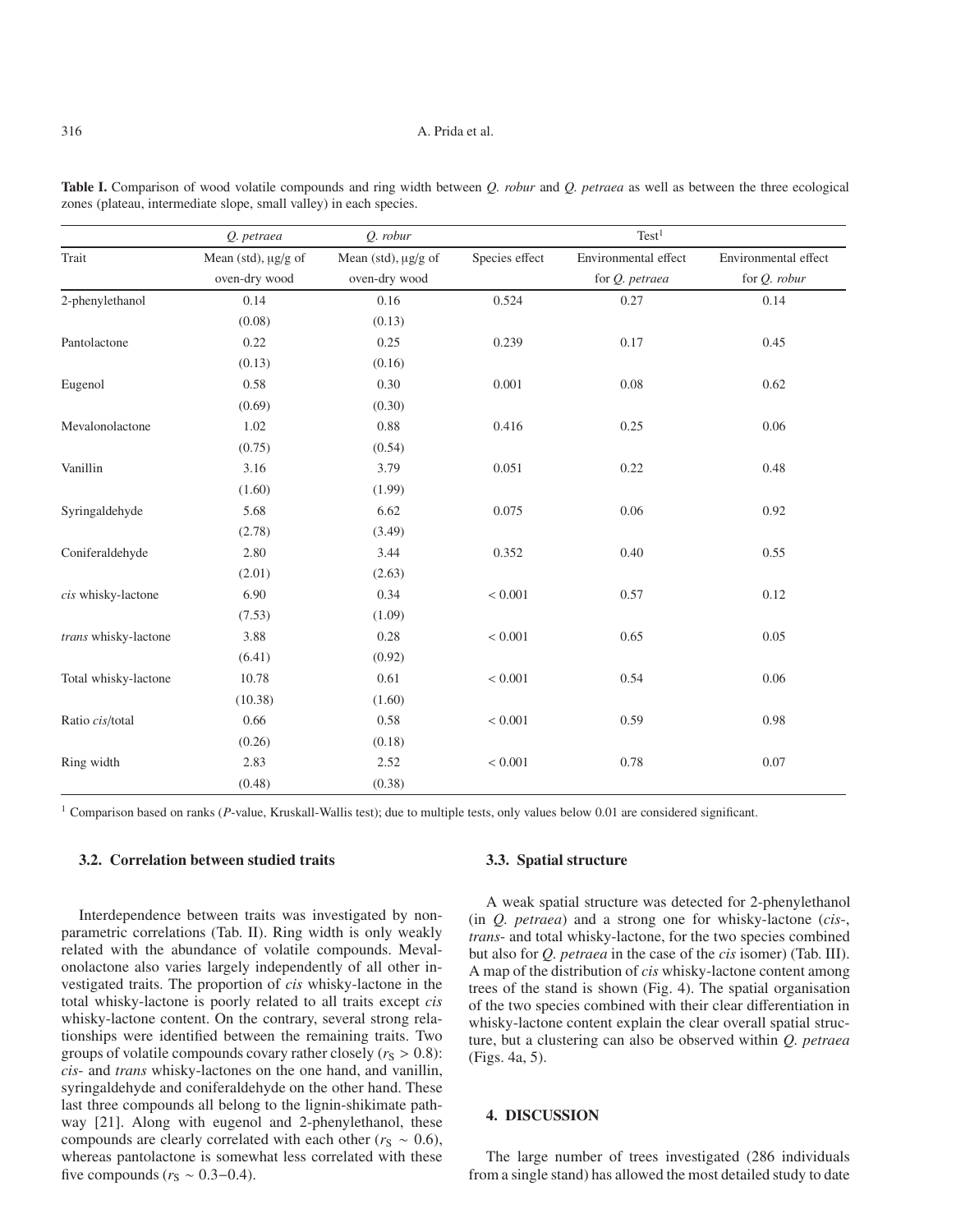

**Figure 2.** (a) Distribution of total whisky-lactone content in the overall set (both species - 276 samples, without intermediate oaks). (b) Distribution of total whisky-lactone content in each species (118 sessile oaks, 158 pedunculate oaks).



**Figure 3.** Proportion of *cis* whisky-lactone as a function of total whisky-lactone.

of the variation in wood volatile compounds of the two European oaks used by the barrel industry to age wines and alcohols. The only factor found to influence at least some of these volatile compounds is botanical species. Its effect is particularly strong for whisky-lactone. By contrast, no indication was found that the local environment (ecological zones, as defined in previous careful ecological surveys of the stand) affects the amount of any volatile compounds. Furthermore, mean ring width, an index of the local environment of the trees, shows no relation with any volatile compound. These results suggest that the difference found between the two species has a genetic basis since it does not seem to interact with ecological conditions.

The bimodal distribution of whisky-lactone content among trees is remarkable and is also suggestive of a simple genetic basis. Introgression between these two oak species is known to take place [22, 30], predominantly so from *Q. robur* into *Q. petraea* [3, 30]. Similarly, we note that a sizeable portion of *Q. petraea* trees cannot be differentiated from *Q. robur* trees, whereas *Q. robur* is much more homogeneous, suggesting introgression of *Q. robur* alleles into *Q. petraea* but not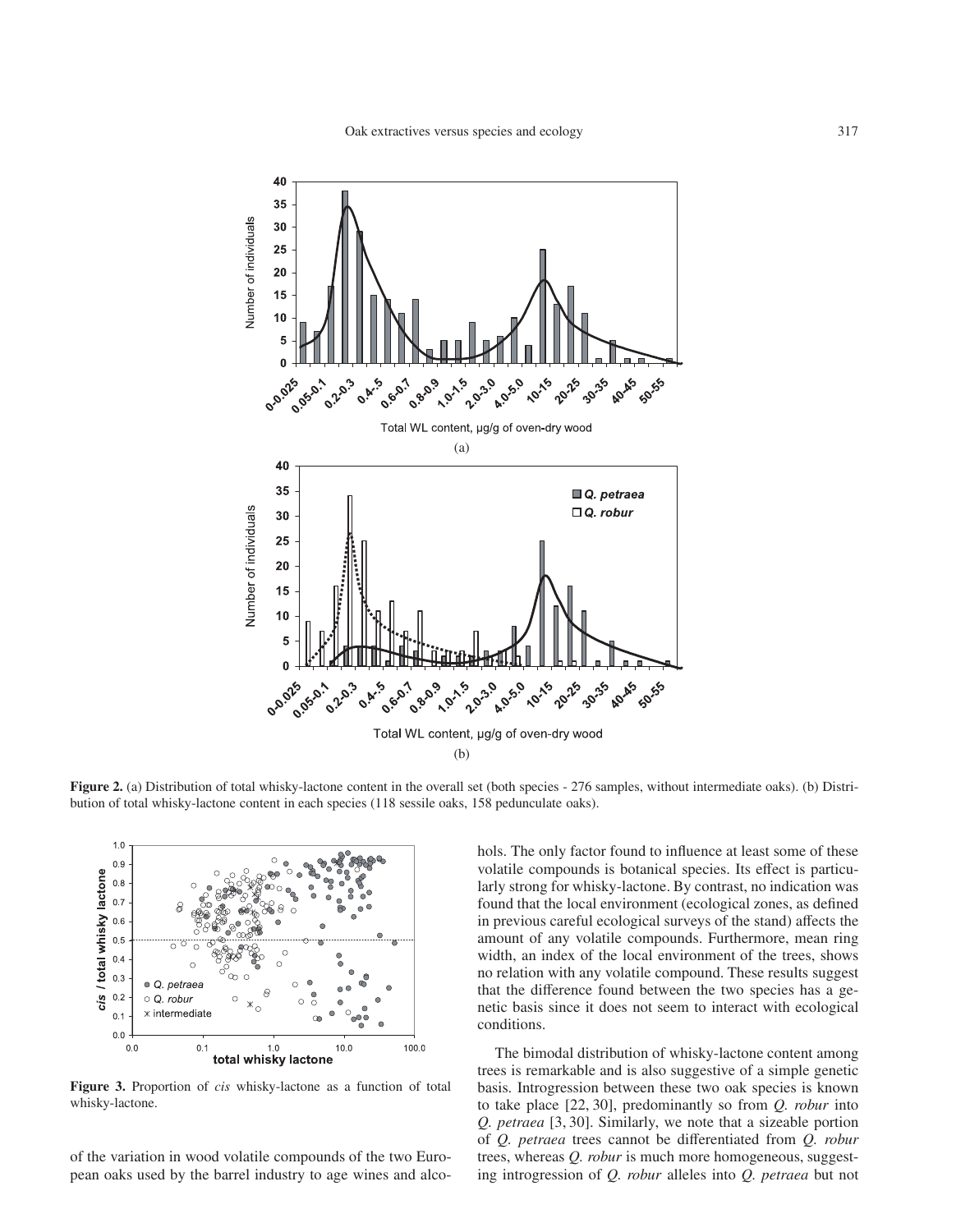|                                   | Ring     | $2$ -phenyl- | Panto-   | Eugenol  | Mevalono- | Vanillin | Syring-  | Conifer- | $cis-WL$ | trans-WL | Total-WL |
|-----------------------------------|----------|--------------|----------|----------|-----------|----------|----------|----------|----------|----------|----------|
|                                   | width    | ethanol      | lactone  |          | lactone   |          | aldehyde | aldehyde |          |          |          |
| 2-phenylethanol                   | $-0.065$ |              |          |          |           |          |          |          |          |          |          |
| Pantolactone                      | 0.077    | 0.453        |          |          |           |          |          |          |          |          |          |
| Eugenol                           | 0.046    | 0.633        | 0.349    |          |           |          |          |          |          |          |          |
| Mevalonolactone                   | $-0.009$ | $-0.108$     | 0.239    | $-0.185$ |           |          |          |          |          |          |          |
| Vanillin                          | $-0.137$ | 0.662        | 0.372    | 0.686    | $-0.268$  |          |          |          |          |          |          |
| Syringaldehyde                    | $-0.212$ | 0.642        | 0.390    | 0.629    | $-0.089$  | 0.841    |          |          |          |          |          |
| Coniferaldehyde                   | $-0.213$ | 0.622        | 0.366    | 0.689    | $-0.150$  | 0.843    | 0.838    |          |          |          |          |
| trans whisky-lactone              | 0.219    | 0.129        | 0.006    | 0.274    | 0.041     | 0.007    | 0.077    | 0.109    |          |          |          |
| cis whisky-lactone                | 0.167    | 0.078        | 0.010    | 0.259    | 0.108     | 0.010    | 0.077    | 0.117    | 0.843    |          |          |
| Total whisky-lactone              | 0.190    | 0.129        | 0.023    | 0.292    | 0.072     | 0.031    | 0.101    | 0.143    | 0.964    | 0.940    |          |
| $cis$ -WL / total WL <sup>2</sup> | 0.161    | 0.059        | $-0.035$ | 0.072    | $-0.116$  | $-0.029$ | $-0.026$ | $-0.003$ | 0.455    | $-0.054$ | 0.245    |

**Table II.** Spearman rank-order coefficients of correlation between traits<sup>1</sup> (286 trees of both species and intermediate oaks).

<sup>1</sup> All values higher than 0.12 are significant at the 0.05 threshold.

<sup>2</sup> WL: whisky-lactone.

**Table III.** Test of spatial aggregation of wood volatile compounds  $(in m)<sup>1</sup>$ .

| Volatile compounds          | Species                    |                          |                          |  |  |  |
|-----------------------------|----------------------------|--------------------------|--------------------------|--|--|--|
|                             | Both species (276 samples) | Q. petraea (118 samples) | $Q.$ robur (158 samples) |  |  |  |
| 2-phenylethanol             | <b>NS</b>                  | 90 <sub>m</sub>          | <b>NS</b>                |  |  |  |
| Pantolactone                | <b>NS</b>                  | <b>NS</b>                | <b>NS</b>                |  |  |  |
| Eugenol                     | <b>NS</b>                  | <b>NS</b>                | <b>NS</b>                |  |  |  |
| Mevalonolactone             | <b>NS</b>                  | <b>NS</b>                | <b>NS</b>                |  |  |  |
| Vanillin                    | <b>NS</b>                  | <b>NS</b>                | <b>NS</b>                |  |  |  |
| Syringaldehyde              | <b>NS</b>                  | <b>NS</b>                | <b>NS</b>                |  |  |  |
| Coniferaldehyde             | <b>NS</b>                  | <b>NS</b>                | <b>NS</b>                |  |  |  |
| trans whisky-lactone        | 105 m                      | <b>NS</b>                | <b>NS</b>                |  |  |  |
| cis whisky-lactone          | 120 m                      | 110 <sub>m</sub>         | <b>NS</b>                |  |  |  |
| Total whisky-lactone        | 125 m                      | <b>NS</b>                | <b>NS</b>                |  |  |  |
| Ratio cis-WL / total $WL^3$ | NS.                        | <b>NS</b>                | nc <sup>2</sup>          |  |  |  |

 $<sup>1</sup>$  NS: not significant; when a significant spatial structure is detected, the distance up to which trees' values are positively autocorrelated is provided.</sup>

<sup>2</sup> nc: not computed.

<sup>3</sup> WL: whisky-lactone.

the reverse. Further studies combining molecular markers are needed to evaluate this hypothesis.

lactone has been identified [23, 24]. Further analyses of their biosynthesis should help explain this pattern.

Another remarkable observation is that trees that have high whisky-lactone content in their wood (mostly *Q. petraea*) have either high amount of *cis* or high amount of *trans* isomer, but not high amounts of both isomers. This suggests that the formation of each isomer is made at the expense of the formation of the other, implying that their synthesis is not independent, despite the fact that both isomers covary positively in the complete sample (i.e., when both species are included). So far, there is only limited information on the biosynthesis of these two isomers, although the immediate precursor of *cis* whisky-

Our study fully confirms that the nature of the oak species has a major effect on wood volatiles. The role of these compounds remains elusive (repulsive effect against xylophagous insects?) and deserves specific investigations. However, for practical applications that depend on the aromatic properties of the wood (e.g. in cooperage), it is already advisable to control for botanical species, as much if not more so than for geographic origin. In contrast, ring width clearly appears to be of more dubious value for such purposes. In conclusion, rigorous monitoring and traceability of wood origin and especially of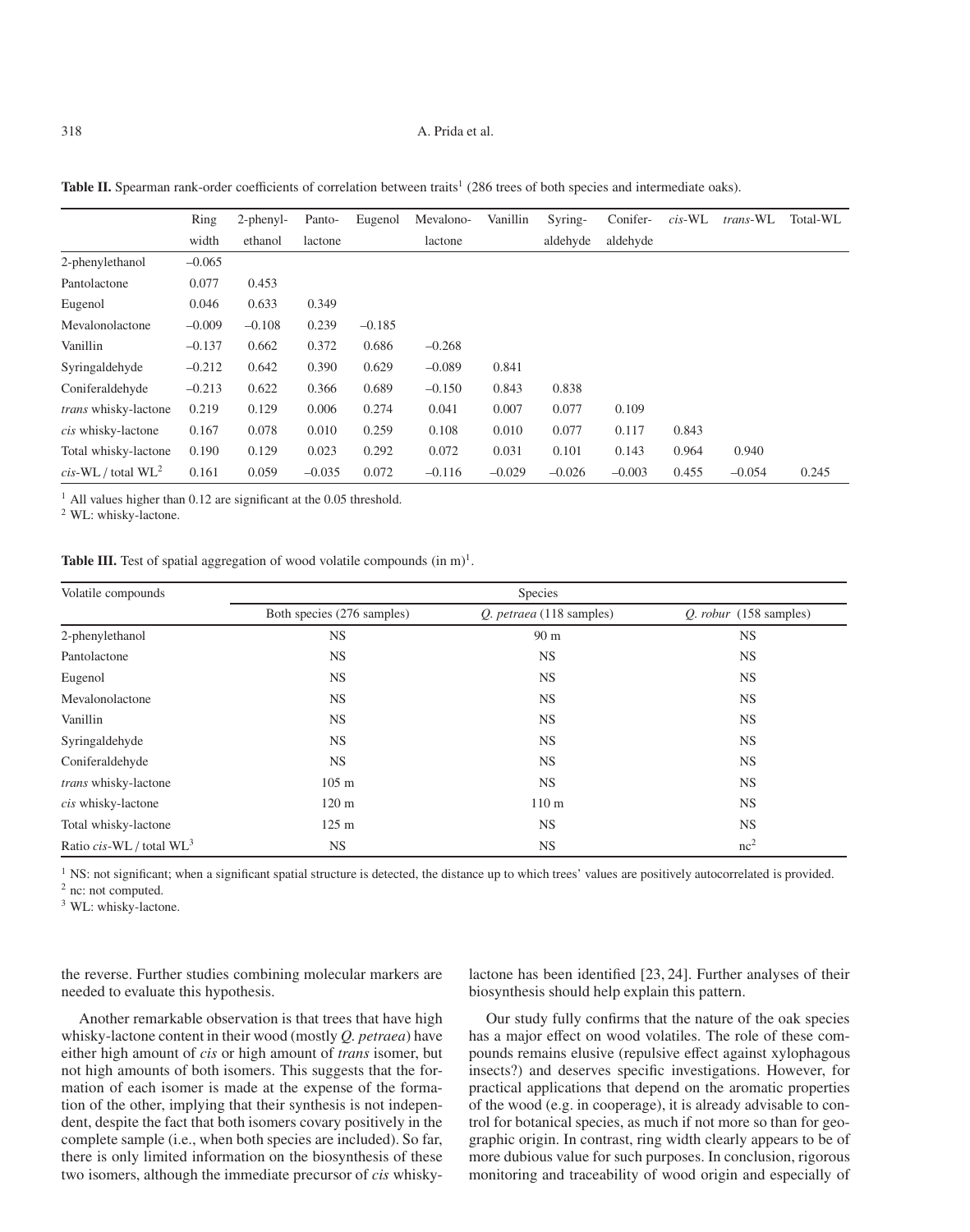

**Figure 4.** Spatial distribution of *cis* whisky-lactone content in each species. (a) *Q. petraea*, (b) *Q. robur*, (c) all individuals. Values above average in black, below average in white. Circle diameter is proportional to the deviation from the overall mean.



**Figure 5.** Distograms for *cis* whisky-lactone. (a) *Q. petraea* (118 samples), (b) *Q. robur* (158 samples), (c) all individuals.

species should allow coppers to better match his barrels to the profile of the wine or the brandy to be matured.

**Acknowledgements:** The authors thank Jean-Marc Louvet (INRA Bordeaux) for sample collection and André Perrin (LERFoB-Nancy) for sample preparation. The ONF services in La Petite Charnie State Forest, Le Mans, Orléans and Fontainebleau which organized the lumberyard and gave the logs. They have provided precious raw material and an unrivalled collection for research. We thank also Jean-Claude Boulet (INRA Montpellier) for helpful advice.

## **REFERENCES**

- [1] Abbott N., Puech J.L., Bayonove C., Baumes R., Determination of the aroma threshold of the *cis* and *trans* racemic forms of βmethyl-γ-octalactone by gas chromatography-sniffing analysis, Am. J. Enol. Vitic. 496 (1995) 292−294.
- [2] Bacilieri R., Ducousso A., Kremer A., Genetic, morphological, ecological and phenological differentiation between *Quercus petraea* (Matt) Liebl. and *Quercus robur* L. in a mixed stand of Northwest of France, Silvae Genet. 44 (1995) 1−10.
- [3] Bacilieri R., Ducousso A., Petit R.J., Kremer A., Mating system and asymmetric hybridization in a mixed stand of European oaks, Evolution 50 (1996) 900−908.
- [4] Bergès L., Chevalier R., Dumas Y., Franc A., Gilbert J.-M., Sessile oak (*Quercus petraea* Liebl.) site index variations in relation to climate, topography and soil in even-aged high-forest stands in northern France, Ann. For. Sci. 62 (2005) 391−402
- [5] Boidron J.N., Chatonnet P., Pons M., Influence du bois sur certaines substances odorantes des vins, Connaiss. Vigne Vin 22 (1988) 275−294.
- [6] Cadahia E., Muñoz L., Fernandez de Simon B., Garcia-Vallejo M.C., Changes in low molecular phenolic compounds in Spanish, French, and American oak woods during natural seasoning and toasting, J. Agric. Food Chem. 49 (2001) 1790−1798.
- [7] Cantagrel R., Snakkers G., Quelques caractéristiques des merrains en fin de maturation en Charente. Variabilité rencontrée, différences entre tonnelleries, corrélations entre caractéristiques, Rev. Œnol. 84 (1997) 7−13.
- [8] Chatonnet P., Influence des procédés de tonnellerie et des conditions d'élevage sur la composition et la qualité des vins élevés en fûts de chêne, Thèse, Univ. Bordeaux II, 1995, p. 268.
- [9] Chatonnet P., Boidron J.N., Dubourdieu D., Pons M., Évolution de certains composés volatils du bois de chêne au cours de son séchage, J. Vigne Vin 28 (1994) 359−380.
- [10] Cutzach I., Chatonnet P., Henry R., Dubourdieu D., Identification of volatile compound with a "toasty" aroma in heated oak used in barrelmaking, J. Agric. Food. Chem. 45 (1997) 2217−2224.
- [11] Degen B., Petit R., Kremer A., SGS spatial genetic software: a computer program for analysis of spatial genetic and phenotypic structures of individuals and populations, J. Heredity 92 (2001) 447−448.
- [12] Deichsel G., Trampisch H.J., Clusteranalyse und Diskriminanzanalyse, Gustav Fischer, Verlag, Stuttgart, 1985.
- [13] Díaz-Maroto I., Vila-Lameiro P., Silva-Pando F., Autoécologie des chênaies de *Quercus robur* L. en Galice (Espagne), Ann. For. Sci. 62 (2005) 737−749.
- [14] Doussot F., Pardon P., Dedier J., De Jeso B., Individual, species and geographical origin influence on cooperage oak extractible content (*Quercus robur* L. and *Quercus petraea* Liebl.), Analusis 28 (2000) 960−965.